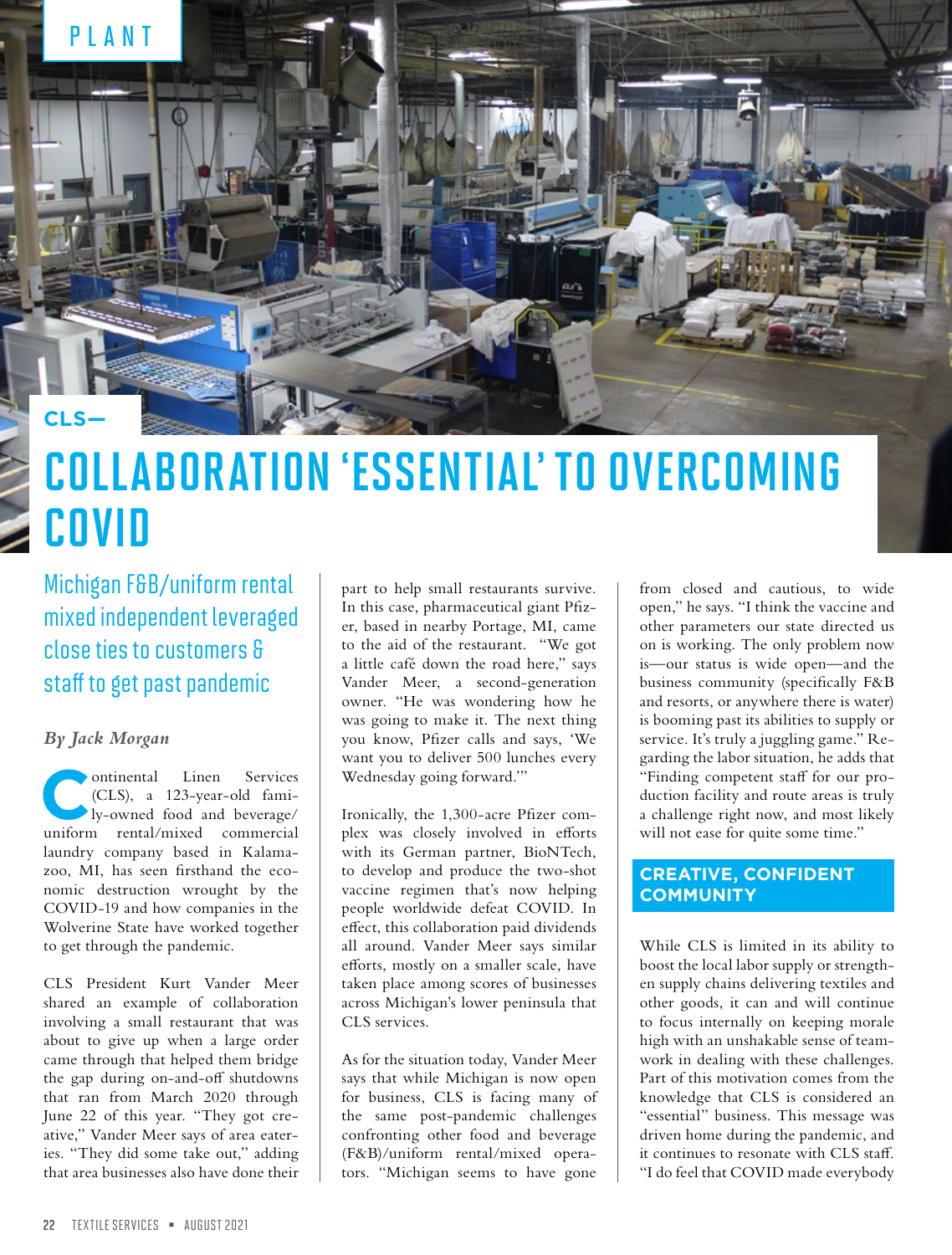realize, especially our route guys, how important our industry is," says Sarah Wrubel, senior vice president and an owner of the business. "I don't think they realized how important they were at all until COVID put it right in their faces that, 'Hey, I get to keep working because my customer needs me during this time.'

"It gave them that sense of pride. I'd say 'Hey, I'm in an industry that is very essential,'" adds Wrubel, who is Vander Meer's niece and a third-generation owner. "We keep saying that a lot because it's true. Same with our production people, 'We need you here cleaning towels because our customers need them.'" As long as that spirit endures, Wrubel is confident that CLS can navigate whatever challenges the post-pandemic environment can serve up. "Our family company can make it through this with their help," she says.

Vander Meer echoes Wrubel's confidence, saying, "We're strong. We didn't get to be 123 years old by doing things wrong." CLS works to nurture a sense of a loyalty that grows out of working for a locally owned family business with deep roots in the community. While CLS has its share of staff turnover, especially among recent hires, many others among its roughly 120-member staff are long-time team members who feel they're part of the family. "At the end of the day, it comes down to relationships," Vander Meer says.

Throughout the pandemic, CLS took extensive steps not only to protect team members from the virus but to keep them motivated. However, the company's focus on proactive staff outreach predated COVID. It begins—naturally—with onboarding. In a meeting room, we interviewed Wrubel, Vander Meer; and his brother Ron, who is CLS' CEO and Sarah's father; plus Executive Vice President Bill Aton, on a range of recruitment/retention issues. On a far wall, we saw a bulletin board with a large decal of a tree. Among the branches were small leaves made of construction paper—each bearing the



**ABOVE:** (from top) A slingload of clean dry mats awaits processing in the finishing area. A team member feeds isolation gowns into a small-piece folder; another team member feeds barmops into a towel folder.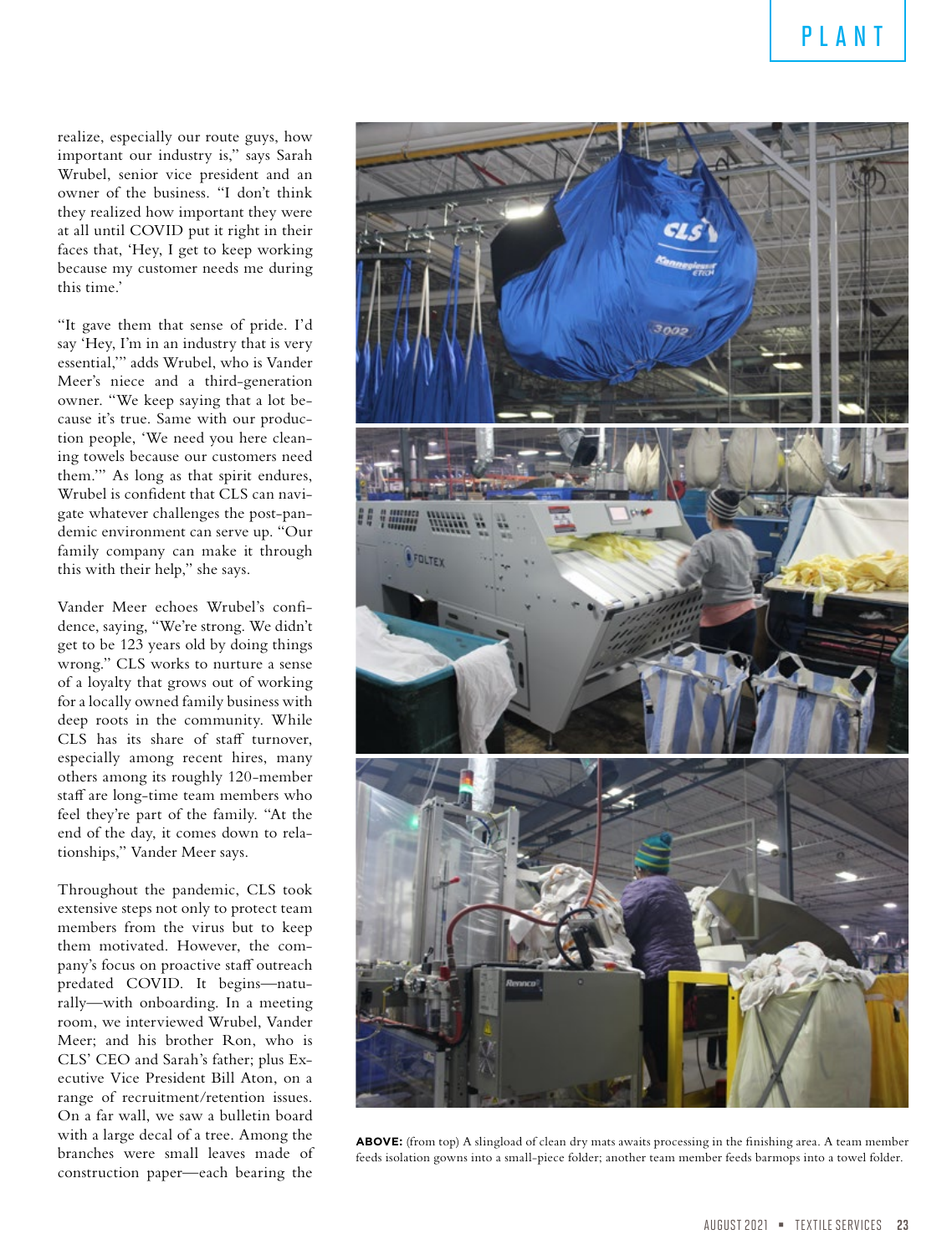

**ABOVE:** (from top) A team member places mats on mat-rolling equipment. Team members feed largepiece flatwork intems into a feeder/ironer; team members confer in the plant's wash aisle, which recentl saw the addition of shuttle equipment that moves good from the washer/extractors to the dyers.

name of an employee or "team member." New hires receive a "Welcome" card with a tree image and a cut-out leaf. The card is signed by Wrubel, who oversees human resources as well as production. Inside is a piece of paper that says, "Welcome to CLS!" with a QR code. New team members scan the code with their cell phones, and it takes them to a video about the company. Team members sign the leaf and add their names to the tree on the bulletin board. In the video, Wrubel describes each leaf on the tree (or team member) as critical to the day-to-day success of the company.

Founded in 1899 as the Kalamazoo Laundry Co., the Vander Meer family bought the business in 1966. Ron and Kurt's father, Ted Vander Meer, was a company employee when the opportunity came to buy Kalamazoo Laundry. He purchased the company, and renamed it after the Lincoln Continental automobile, according to the website and video. CLS has expanded steadily across Michigan ever since, starting with a move in 1980 to the current plant at 4200 Manchester Rd. The following year, CLS added a branch in Cadillac. Additional branches were added in Livonia (metro-Detroit) in 1995, Grand Rapids (1997) and Saginaw (1999). In 2002, the company acquired a small laundry in Alpena. That's now used exclusively to process mats. All other processing is done in Kalamazoo. The video states that Ted died from cancer several years ago. Ever since, CLS has raised thousands of dollars in charitable donations in a search of better treatments and, ultimately, a cure for cancer.

Many companies offer staff picnics, barbecues or pizza parties to show team members they're appreciated. CLS has these kinds of activities too, but they go the extra mile. For example, they staged a "Prom Night" on Feb. 29, 2020—barely two weeks before COVID-19 hit in mid-March. Wrubel says the idea was to give adults a chance to dress up and have fun, while socializing with co-workers and their spouses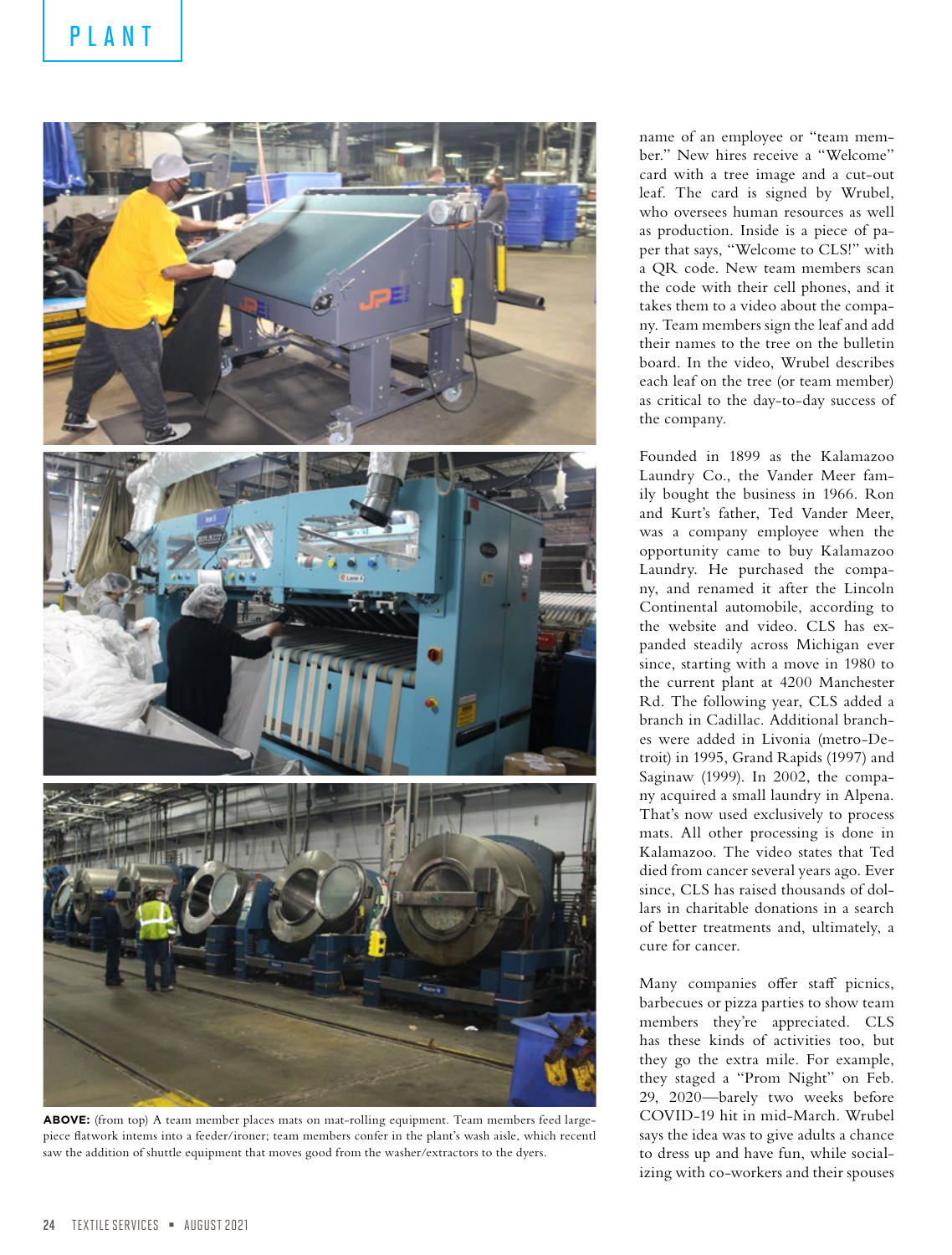or partners. "Ironically, it was a masquerade-themed prom, so people had masks of a different kind on!" Wrubel says.

In the plant, Wrubel's focus is on taking a proactive approach to staff to make sure they're in a safe, clean and orderly environment with advanced technology. We got a look inside the 40,000-square-foot (3,716-square-meter) laundry during a walk-through of the CLS facility.

### **IN THE PLANT**

Team members move carts of soiled items in reusable bags from the loading dock to a cart dumper. Staff then open the bags. They place bar mops and other towels up to a vacuum tube that whisks them away via an Automation Dynamics system to a sling bound for the wash aisle. Other goods go up a conveyor to a series of 64 soil-sorting chutes. Team members here place various items in the ETECH soil-sorting system. When the goods reach the correct weight for the washer/extractors, a computer dispatches them to a holding area in the ceiling to await processing.

"We're very much a mixed plant," says Wrubel, who led our tour, along with Kurt. "That actually helped us during COVID." While the plant processes a significant quantity of F&B linens and uniforms, there's also a good quantity of outpatient medical textiles, including scrubs and patient gowns. Dust control, including mats, mops and cleaning rags, also are prominent, as well as industrial garments. Stepping over to the wash aisle, we see 12, 450 lb. Brim Laundry Machinery Co. washer/extractors and one 275 lb. Brim washer. There are five 450 lb. Brim dryers. During the COVID pandemic, CLS moved forward with the installation of a shuttle system that automates the movement of clean wet goods from the washer/extractors to the dryers. Wrubel says the slow period brought on by the pandemic was a good time to do the installation. "This is my

personal opinion, to do the projects while we're quiet," she says. "I never would have been able to install those conveyors—having multiple dryers down for that project for two weeks if we were in regular time. Because we were in COVID, we were not as busy." The plant's pre-covid throughput was nearly 470,000 lbs. (213,180 kg.) per week. Weekly throughput in mid-July was roughly 447,407 lbs. (202,940 kg.)

per week. It's expected to increase as the Michigan economy reopens. While investing in new machinery during the pandemic entailed a degree of financial risk, Wrubel says it was necessary for the company's future. "Short-term right now it's scary to spend money," she says, noting that CLS is preparing to install a new dissolved air floatation (DAF) system for wastewater as well.



**Dan Flaherty Contact your dedicated energy consultant for more information:**

667-330-1139 DFlaherty@appienergy.com Through our energy management program you can:

- Increase efficiency & sustainability
- Reduce energy demand & costs
- Save time & money

*For 25 years, APPI Energy has been providing clients with a comprehensive way to* **reduce energy expenses and minimize budgetary risks**. *Through our data-driven procurement services, we negotiate with suppliers to ensure you are provided with ideal pricing and contract terms to fit your needs. Our holistic energy services provide* **financially and functionally** *vetted solutions to* **decrease energy costs, reduce demand, and improve resiliency and sustainability.**

**We are here as a true extension of your team!**



**OUR TEAM OF ENERGY CONSULTANTS ARE HERE TO FOCUS ON YOUR ENERGY MANAGEMENT, SO YOU CAN FOCUS ON WHAT YOU DO BEST!**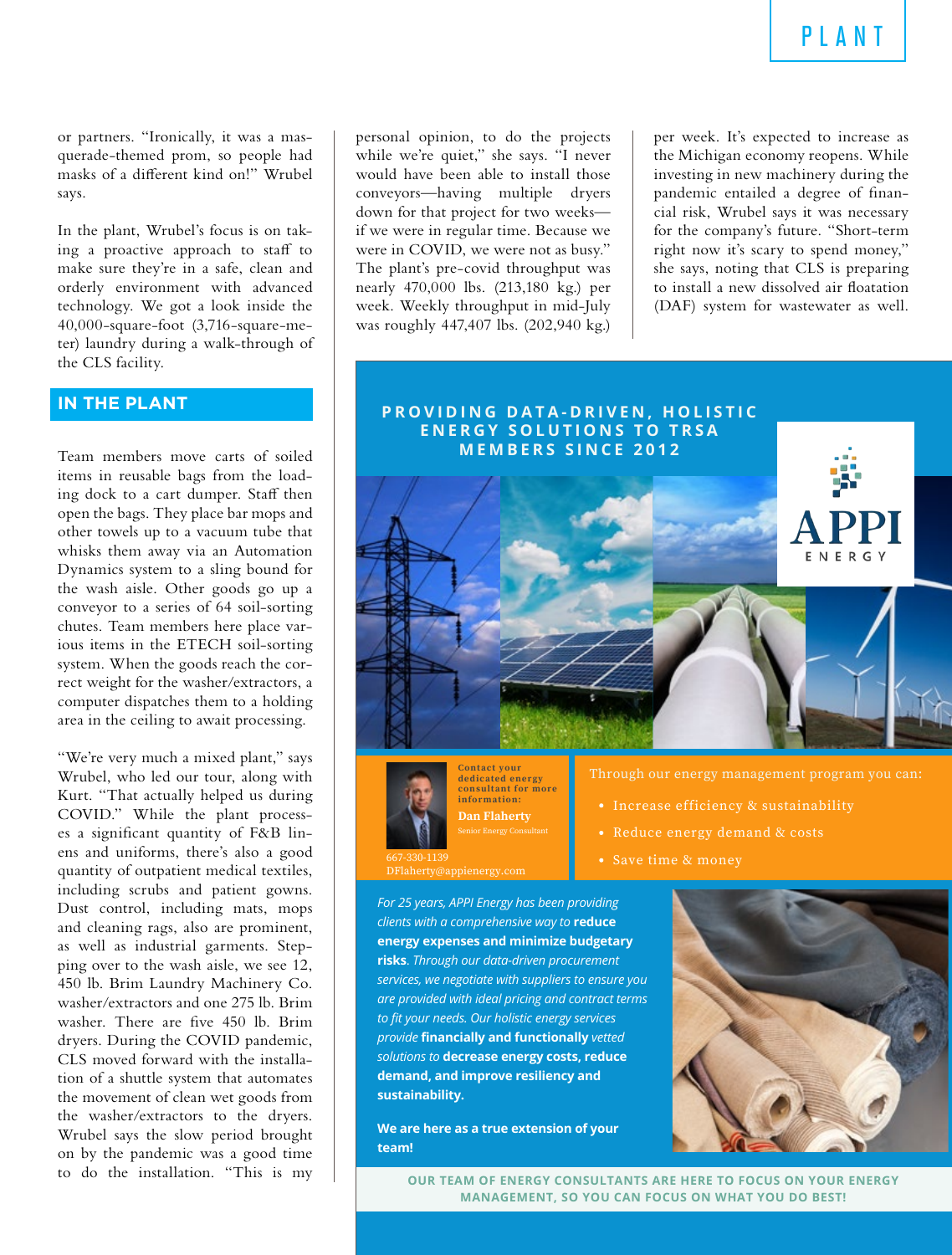

**ABOVE:** A safety message for team members; one of the company's trucks that service the plant's 45 routes across lower-peninsula Michigan. The CLS leadership team: (l/r) Executive Vice President Bill Aton, President Kurt Vander Meer; Senior Vice President/Owner Sarah Wrubel; CEO Ron Vander Meer.

"It really is. We have the faith that we're doing the right thing."

Saving water and ensuring that the plant operates in a fully compliant and environmentally proactive fashion is another element of CLS's focus on investment. The company is certified to TRSA's Clean Green program, which requires plant inspections and documented adherence to best management practices on a range of issues, including energy use, recycling and waste management. "We've had (Clean Green) for about eight years now," Wrubel says, noting that the plant has a Kemco heat reclaimer. CLS also has experimented with propane fuel for its trucks. "We wanted to focus on our industry being green, as much as possible," she says. About 18 months ago, CLS installed a UV light system that injects hydroxyl radicals to sanitize tunnel press water so it can return to the rinse zone. The system also conserves water and energy, she says. Other wash aisle equipment includes a customer owned goods (COG) area with two 135 lb. Pellerin Milnor Corp. washers, two 170 lb. Milnor dryers and one 120 lb. dryer. Most of the goods CLS supplies to customers are rental textiles. Starting this month, laundry chemistry is provided by Gurtler Industries Inc. Overall water use is 1.7 gallons per lb. for incoming water. The company receives evaporation credits for water lost during the drying and finishing processes.

Moving to the finishing area, we see two laborsaving Inwatec mat rollers. There are five ironer lines in the plant. These include one Super Sylon with a G.A. Braun feeder and folder for sheets. There are two Super Sylons with a JENSEN bottom-up stacker for aprons and a JENSEN napkin drape & store. A fifth ironer is a Kannegiesser with a feeder and folder for table linens. The ironers are fitted with WesVic™ Piece Counters to track production.

The mechanical room includes two 250 HP boilers, two shaker screens for removing lint from water and the aforementioned heat reclaimer.